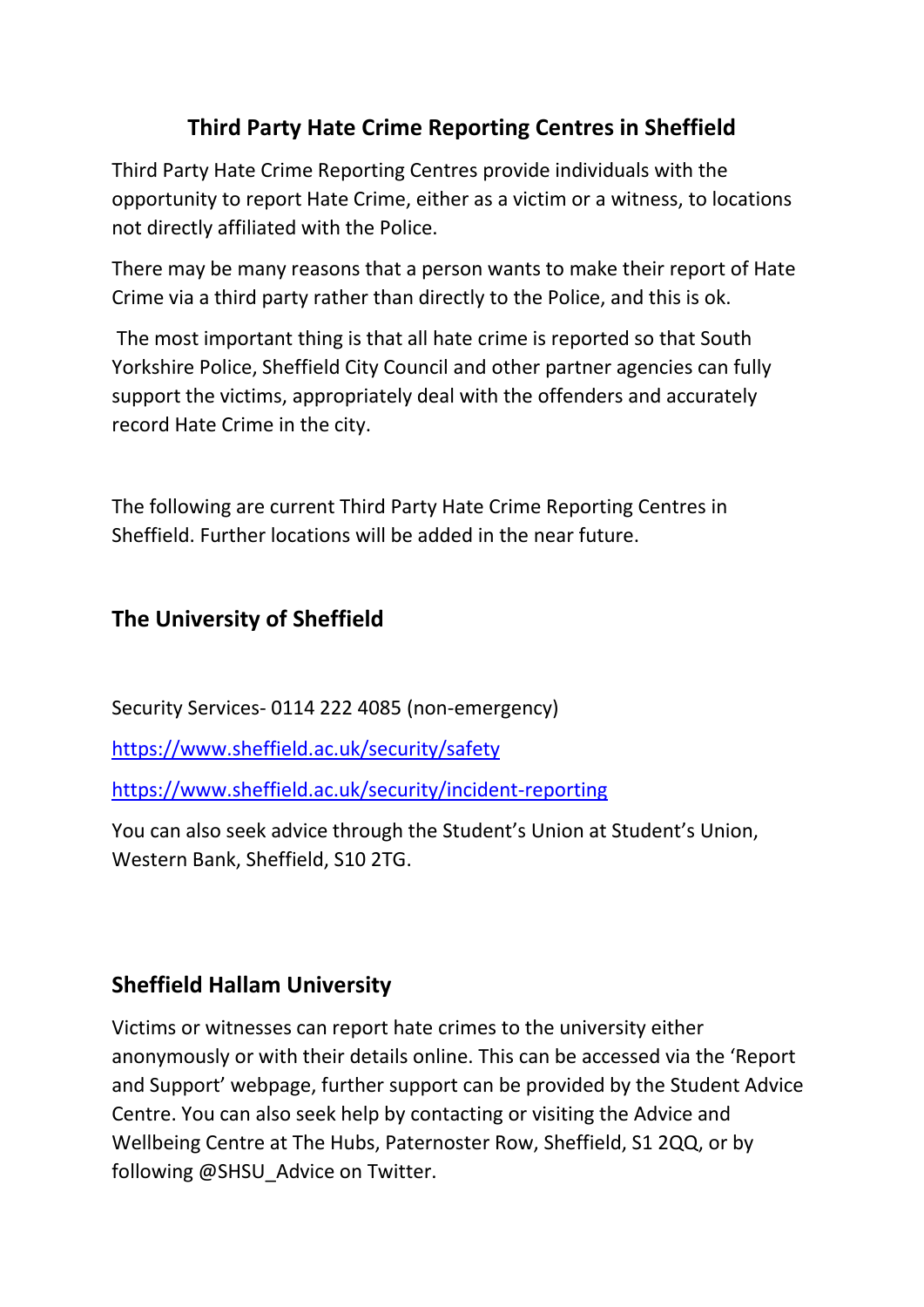[https://www.hallamstudentsunion.com/advice\\_help/healthwellbeingsafety/re](https://www.hallamstudentsunion.com/advice_help/healthwellbeingsafety/reportinghatecrimes/hatecrime/) [portinghatecrimes/hatecrime/](https://www.hallamstudentsunion.com/advice_help/healthwellbeingsafety/reportinghatecrimes/hatecrime/)

<https://reportandsupport.shu.ac.uk/report>

[https://reportandsupport.shu.ac.uk/support/i-think-someone-i-know-has](https://reportandsupport.shu.ac.uk/support/i-think-someone-i-know-has-experienced-hate-i-think-i-have-witnessed-a-hate-incident)[experienced-hate-i-think-i-have-witnessed-a-hate-incident](https://reportandsupport.shu.ac.uk/support/i-think-someone-i-know-has-experienced-hate-i-think-i-have-witnessed-a-hate-incident)

[https://reportandsupport.shu.ac.uk/support/i-think-i-have-experienced-a](https://reportandsupport.shu.ac.uk/support/i-think-i-have-experienced-a-hate-incident)[hate-incident](https://reportandsupport.shu.ac.uk/support/i-think-i-have-experienced-a-hate-incident)

[https://www.hallamstudentsunion.com/advice\\_help/contactus/](https://www.hallamstudentsunion.com/advice_help/contactus/)

### **Sheffield College**

The Sheffield College is committed to providing an environment free from discrimination, bullying, and harassment. They aim to create an inclusive work and study environment where staff and students are respected. Hate crimes and incidents should be reported to the safe guarding staff.

[www.safeguarding@sheffcol.ac.uk](http://www.safeguarding@sheffcol.ac.uk)

## **Porterbrook Clinic**

Also known as The Sheffield Gender Identity Clinic, Porterbrook Clinic is a service for adults with concerns about their gender identity. They are one of eight gender identity clinics in the UK commissioned by NHS England and can be found at the Michael Carlisle Centre on Osbourne Road, Sheffield, S11 9BF.

Email: porterbrook@shsc.nhs.uk

Call: 0114 2716671

<https://www.shsc.nhs.uk/services/gender-identity-clinic>

**Fire Vale Community Hub**